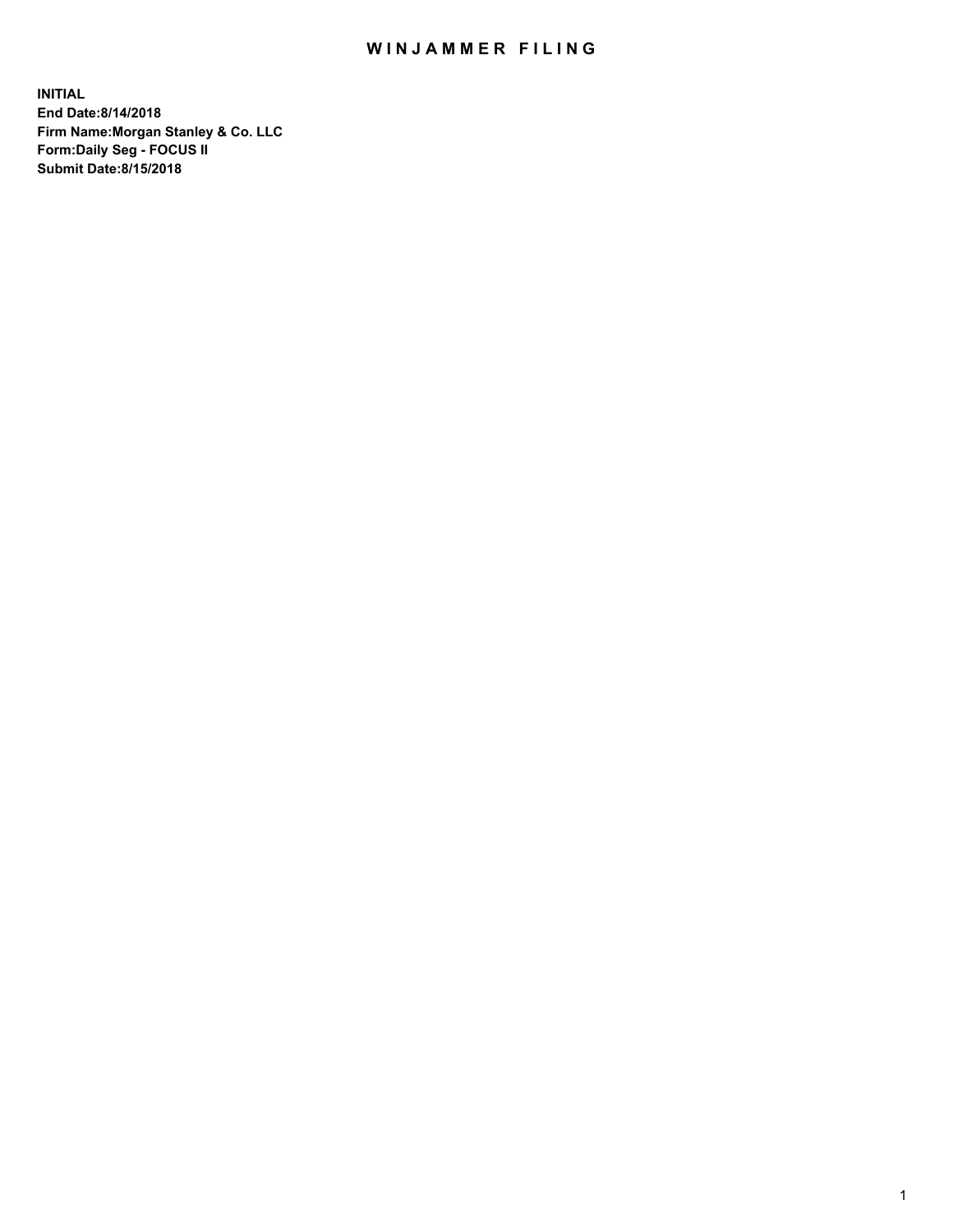**INITIAL End Date:8/14/2018 Firm Name:Morgan Stanley & Co. LLC Form:Daily Seg - FOCUS II Submit Date:8/15/2018 Daily Segregation - Cover Page**

| Name of Company                                                                                                                                                                                                                                                                                                               | Morgan Stanley & Co. LLC                                    |
|-------------------------------------------------------------------------------------------------------------------------------------------------------------------------------------------------------------------------------------------------------------------------------------------------------------------------------|-------------------------------------------------------------|
| <b>Contact Name</b>                                                                                                                                                                                                                                                                                                           | <b>Ikram Shah</b>                                           |
| <b>Contact Phone Number</b>                                                                                                                                                                                                                                                                                                   | 212-276-0963                                                |
| <b>Contact Email Address</b>                                                                                                                                                                                                                                                                                                  | Ikram.shah@morganstanley.com                                |
| FCM's Customer Segregated Funds Residual Interest Target (choose one):<br>a. Minimum dollar amount: ; or<br>b. Minimum percentage of customer segregated funds required:% ; or<br>c. Dollar amount range between: and; or<br>d. Percentage range of customer segregated funds required between:% and%.                        | 280,000,000<br><u>0</u><br><u>00</u><br>0 <sup>0</sup>      |
| FCM's Customer Secured Amount Funds Residual Interest Target (choose one):<br>a. Minimum dollar amount: ; or<br>b. Minimum percentage of customer secured funds required:%; or<br>c. Dollar amount range between: and; or<br>d. Percentage range of customer secured funds required between:% and%.                           | 140,000,000<br><u>0</u><br>0 <sub>0</sub><br>0 <sub>0</sub> |
| FCM's Cleared Swaps Customer Collateral Residual Interest Target (choose one):<br>a. Minimum dollar amount: ; or<br>b. Minimum percentage of cleared swaps customer collateral required:%; or<br>c. Dollar amount range between: and; or<br>d. Percentage range of cleared swaps customer collateral required between:% and%. | 92,000,000<br><u>0</u><br>0 Q<br>00                         |

Attach supporting documents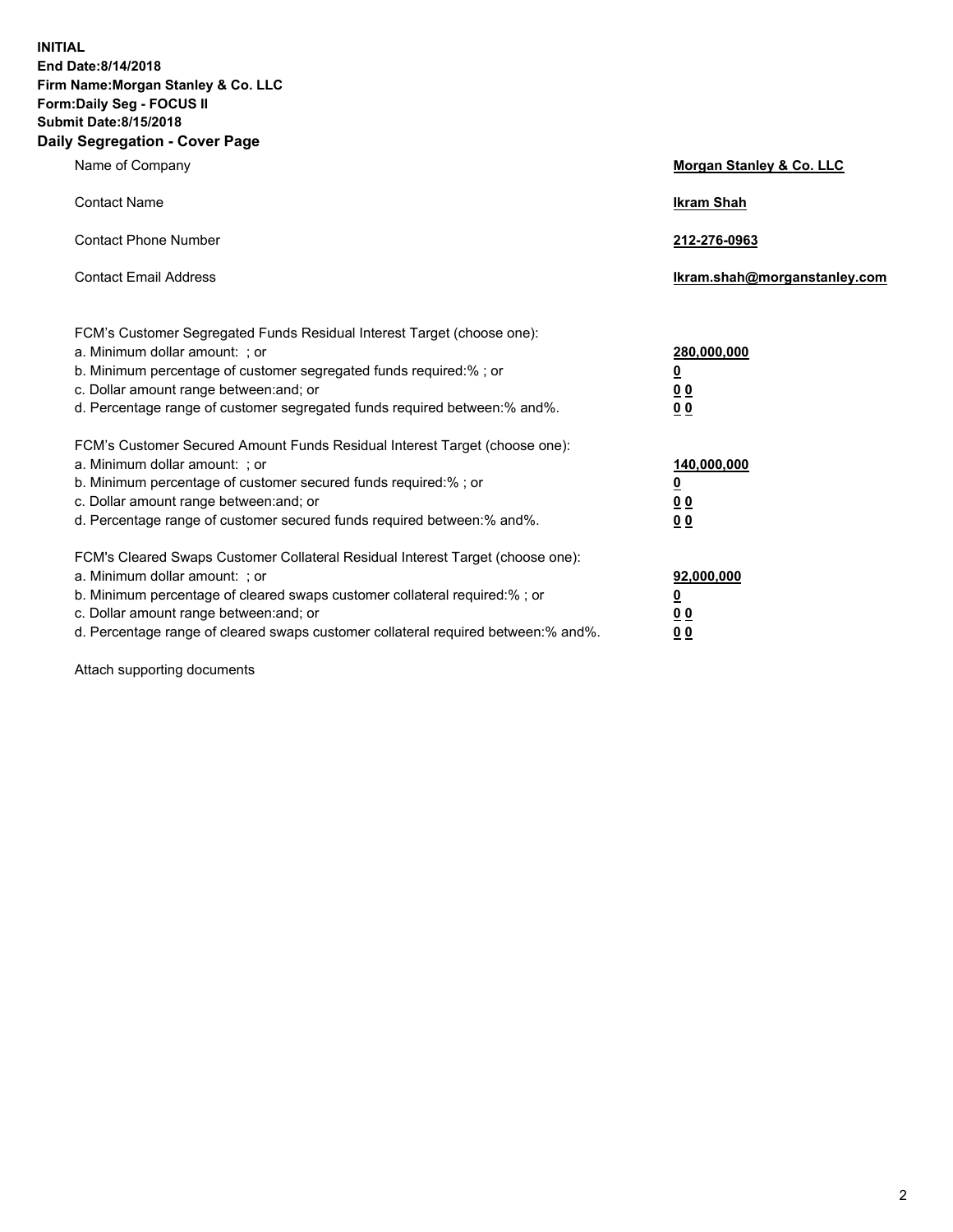## **INITIAL End Date:8/14/2018 Firm Name:Morgan Stanley & Co. LLC Form:Daily Seg - FOCUS II Submit Date:8/15/2018 Daily Segregation - Secured Amounts**

Foreign Futures and Foreign Options Secured Amounts Amount required to be set aside pursuant to law, rule or regulation of a foreign government or a rule of a self-regulatory organization authorized thereunder 1. Net ledger balance - Foreign Futures and Foreign Option Trading - All Customers A. Cash **3,556,383,216** [7315] B. Securities (at market) **2,211,036,437** [7317] 2. Net unrealized profit (loss) in open futures contracts traded on a foreign board of trade **-617,694,960** [7325] 3. Exchange traded options a. Market value of open option contracts purchased on a foreign board of trade **37,402,348** [7335] b. Market value of open contracts granted (sold) on a foreign board of trade **-29,445,422** [7337] 4. Net equity (deficit) (add lines 1. 2. and 3.) **5,157,681,619** [7345] 5. Account liquidating to a deficit and account with a debit balances - gross amount **271,509,196** [7351] Less: amount offset by customer owned securities **-270,610,601** [7352] **898,595** [7354] 6. Amount required to be set aside as the secured amount - Net Liquidating Equity Method (add lines 4 and 5) 7. Greater of amount required to be set aside pursuant to foreign jurisdiction (above) or line 6. FUNDS DEPOSITED IN SEPARATE REGULATION 30.7 ACCOUNTS 1. Cash in banks A. Banks located in the United States **793,806,422** [7500] B. Other banks qualified under Regulation 30.7 **487,608,222** [7520] **1,281,414,644** 2. Securities A. In safekeeping with banks located in the United States **24,139,895** [7540] B. In safekeeping with other banks qualified under Regulation 30.7 **0** [7560] **24,139,895** [7570] 3. Equities with registered futures commission merchants A. Cash **6,100,258** [7580] B. Securities **0** [7590] C. Unrealized gain (loss) on open futures contracts **1,878,972** [7600] D. Value of long option contracts **0** [7610] E. Value of short option contracts **0** [7615] **7,979,230** [7620] 4. Amounts held by clearing organizations of foreign boards of trade A. Cash **0** [7640] B. Securities **0** [7650] C. Amount due to (from) clearing organization - daily variation **0** [7660] D. Value of long option contracts **0** [7670] E. Value of short option contracts **0** [7675] **0** [7680] 5. Amounts held by members of foreign boards of trade A. Cash **2,460,904,998** [7700] B. Securities **2,186,896,542** [7710] C. Unrealized gain (loss) on open futures contracts **-619,573,933** [7720] D. Value of long option contracts **37,402,348** [7730] E. Value of short option contracts **-29,445,422** [7735] **4,036,184,533** 6. Amounts with other depositories designated by a foreign board of trade **0** [7760]

- 7. Segregated funds on hand **0** [7765]
- 8. Total funds in separate section 30.7 accounts **5,349,718,302** [7770]
- 9. Excess (deficiency) Set Aside for Secured Amount (subtract line 7 Secured Statement Page 1 from Line 8)
- 10. Management Target Amount for Excess funds in separate section 30.7 accounts **140,000,000** [7780]
- 11. Excess (deficiency) funds in separate 30.7 accounts over (under) Management Target **51,138,088** [7785]

**0** [7305]

**5,158,580,214** [7355]

## **5,158,580,214** [7360]

[7530]

[7740] **191,138,088** [7380]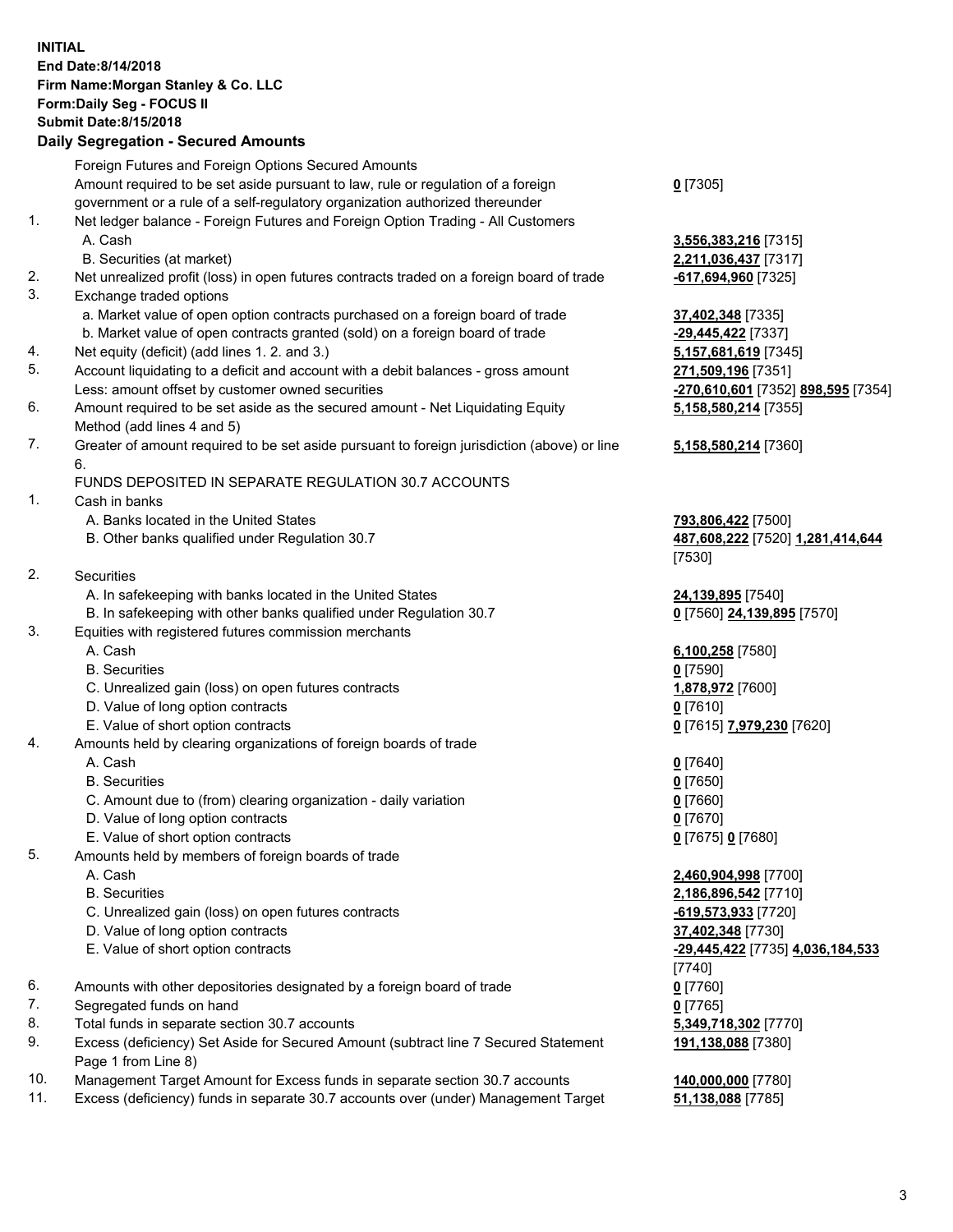|            | <b>INITIAL</b><br>End Date: 8/14/2018                                               |                                          |
|------------|-------------------------------------------------------------------------------------|------------------------------------------|
|            | Firm Name: Morgan Stanley & Co. LLC                                                 |                                          |
|            | Form: Daily Seg - FOCUS II                                                          |                                          |
|            | <b>Submit Date: 8/15/2018</b>                                                       |                                          |
|            | Daily Segregation - Segregation Statement                                           |                                          |
|            | SEGREGATION REQUIREMENTS(Section 4d(2) of the CEAct)                                |                                          |
| 1.         | Net ledger balance                                                                  |                                          |
|            | A. Cash                                                                             | 11,301,775,473 [7010]                    |
|            | B. Securities (at market)                                                           | 6,054,297,911 [7020]                     |
| 2.         | Net unrealized profit (loss) in open futures contracts traded on a contract market  | 19,886,606 [7030]                        |
| 3.         | Exchange traded options                                                             |                                          |
|            | A. Add market value of open option contracts purchased on a contract market         | 386,979,646 [7032]                       |
|            | B. Deduct market value of open option contracts granted (sold) on a contract market | -480,555,859 [7033]                      |
| 4.         | Net equity (deficit) (add lines 1, 2 and 3)                                         | 17,282,383,777 [7040]                    |
| 5.         | Accounts liquidating to a deficit and accounts with                                 |                                          |
|            | debit balances - gross amount                                                       | 263,545,671 [7045]                       |
|            | Less: amount offset by customer securities                                          | -263,021,460 [7047] 524,211 [7050]       |
| 6.         | Amount required to be segregated (add lines 4 and 5)                                | 17,282,907,988 [7060]                    |
|            | FUNDS IN SEGREGATED ACCOUNTS                                                        |                                          |
| 7.         | Deposited in segregated funds bank accounts                                         |                                          |
|            | A. Cash                                                                             | 5,202,008,909 [7070]                     |
|            | B. Securities representing investments of customers' funds (at market)              | $0$ [7080]                               |
|            | C. Securities held for particular customers or option customers in lieu of cash (at | 473,440,536 [7090]                       |
|            | market)                                                                             |                                          |
| 8.         | Margins on deposit with derivatives clearing organizations of contract markets      |                                          |
|            | A. Cash                                                                             | 6,389,455,378 [7100]                     |
|            | B. Securities representing investments of customers' funds (at market)              | $0$ [7110]                               |
|            | C. Securities held for particular customers or option customers in lieu of cash (at | 5,580,857,375 [7120]                     |
|            | market)                                                                             |                                          |
| 9.         | Net settlement from (to) derivatives clearing organizations of contract markets     | 49,953,422 [7130]                        |
| 10.        | Exchange traded options                                                             |                                          |
|            | A. Value of open long option contracts                                              | 386,979,646 [7132]                       |
|            | B. Value of open short option contracts                                             | -480,555,859 [7133]                      |
| 11.        | Net equities with other FCMs                                                        |                                          |
|            | A. Net liquidating equity                                                           | 12,941,061 [7140]                        |
|            | B. Securities representing investments of customers' funds (at market)              | $0$ [7160]                               |
|            | C. Securities held for particular customers or option customers in lieu of cash (at | $0$ [7170]                               |
|            | market)                                                                             |                                          |
| 12.<br>13. | Segregated funds on hand<br>Total amount in segregation (add lines 7 through 12)    | $0$ [7150]                               |
| 14.        | Excess (deficiency) funds in segregation (subtract line 6 from line 13)             | 17,615,080,468 [7180]                    |
| 15.        | Management Target Amount for Excess funds in segregation                            | 332,172,480 [7190]<br>280,000,000 [7194] |
| 16.        | Excess (deficiency) funds in segregation over (under) Management Target Amount      | 52,172,480 [7198]                        |
|            |                                                                                     |                                          |

16. Excess (deficiency) funds in segregation over (under) Management Target Amount Excess